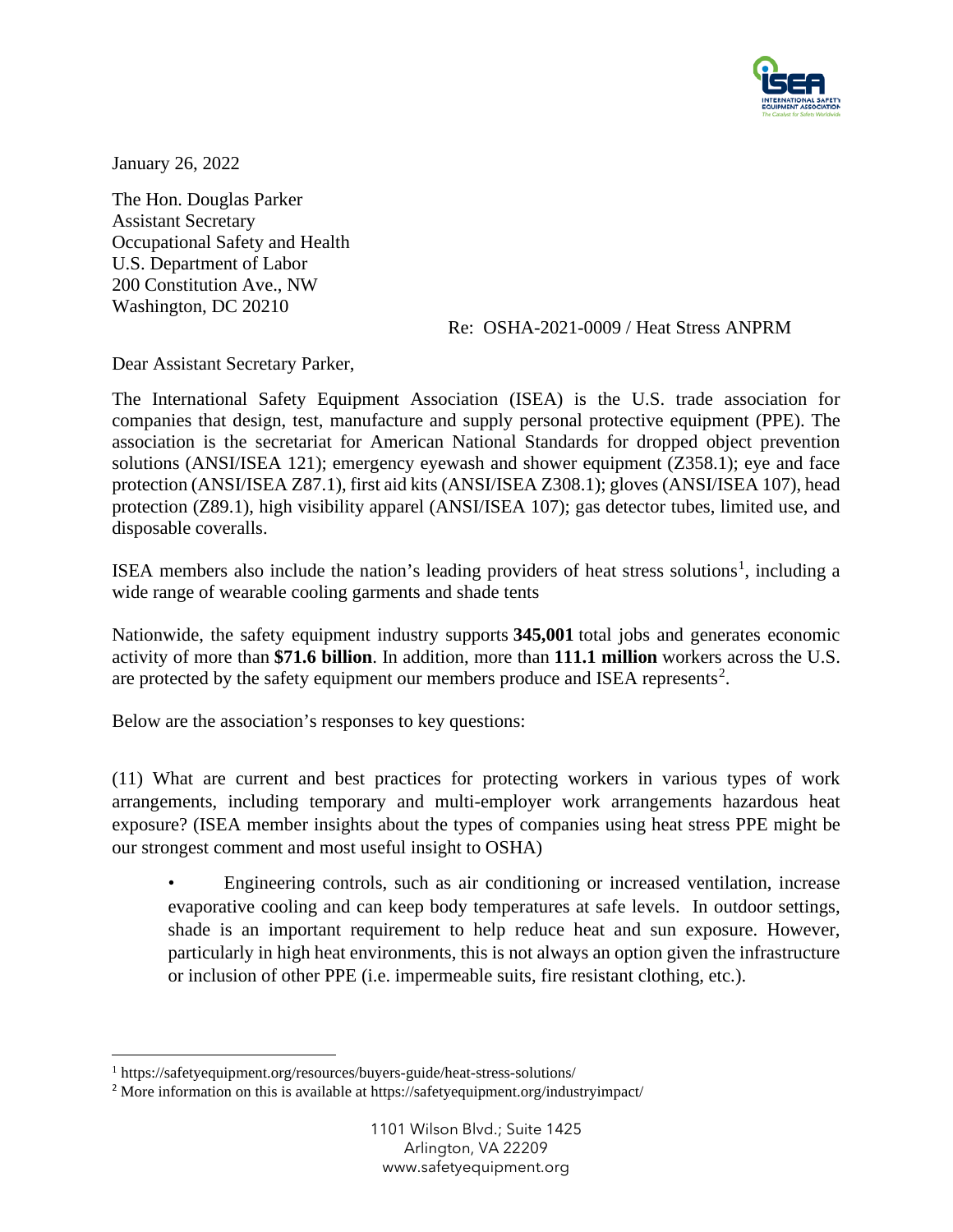• Administrative controls, such as changes to workloads or work schedules, can aid as a heat illness prevention step, reducing heat exposure. This is particularly important for new hires as they acclimate to a new environment. Other crucial administrative components include work rest cycles, water breaks, buddy system, education on heat stress prevention. When not required, these are often overlooked, especially in a productivity/reward work culture.

• Access to water. Some employers provide workers with hydration packs. Use of these devices allow employees to carry more than a liter of water as they work and complete their tasks on the job site. This prevents time away from their teams or the task. This also allows them to drink as needed. In addition, large workplaces install water stations where workers can refill their own water bottles. In these cases, the water stations are cleaned daily.

Alternatives to pallets of water bottles. Given the Administration's commitment to the environment, it seems OSHA could align with the President to urge alternatives to hydration practices that have negative environmental outcomes, especially placing pallets of plastic water bottles at a worksite. First, this clearly generates a vast amount of plastic waste. Second, the temperature of the water in the bottles rises to the ambient air temperate, which limits the cooling value of the water. Third, the bottles and their caps are often covered in dust likely to include silica and other toxic construction particulates. Other means of worker hydration are both economically and technologically feasible.

• Cooling PPE, when worn correctly and usage instructions are followed, can reduce the surface of the skin temperature and maintain core body temperature. Cooling PPE should be worn on areas where there are large blood vessels located near the surface of the skin (neck, arms, and core). Studies indicate cooling PPE coverage on the body is directly correlated to its effectiveness.

Some employers provide sources of cold water where cooling towels can be recharged. In addition, some employers provide washing stations with hot and cold running water. This not only allows for hand washing, but also places where cooling towels can be recharged.

ISEA is aware there is some criticism of phase-change jackets and vests. NIOSH, in 2016, stated once the cooling elements have discharged their cooling properties, the garment can become a source of heat stress. ISEA finds it hard to see how this could be the case in the field. Safe use instructions, training and common sense would prevent an end-user from continuing to wear a phase-change garment beyond its effective time frame.

Use of high visibility clothing. In the summer, many employers provide t-shirts compliant with ANSI/ISEA 107 standard for high visibility safety apparel. These lightweight garments can be used for day and nighttime conspicuity as an alternative to ANSI/ISEA 107-compliant vests.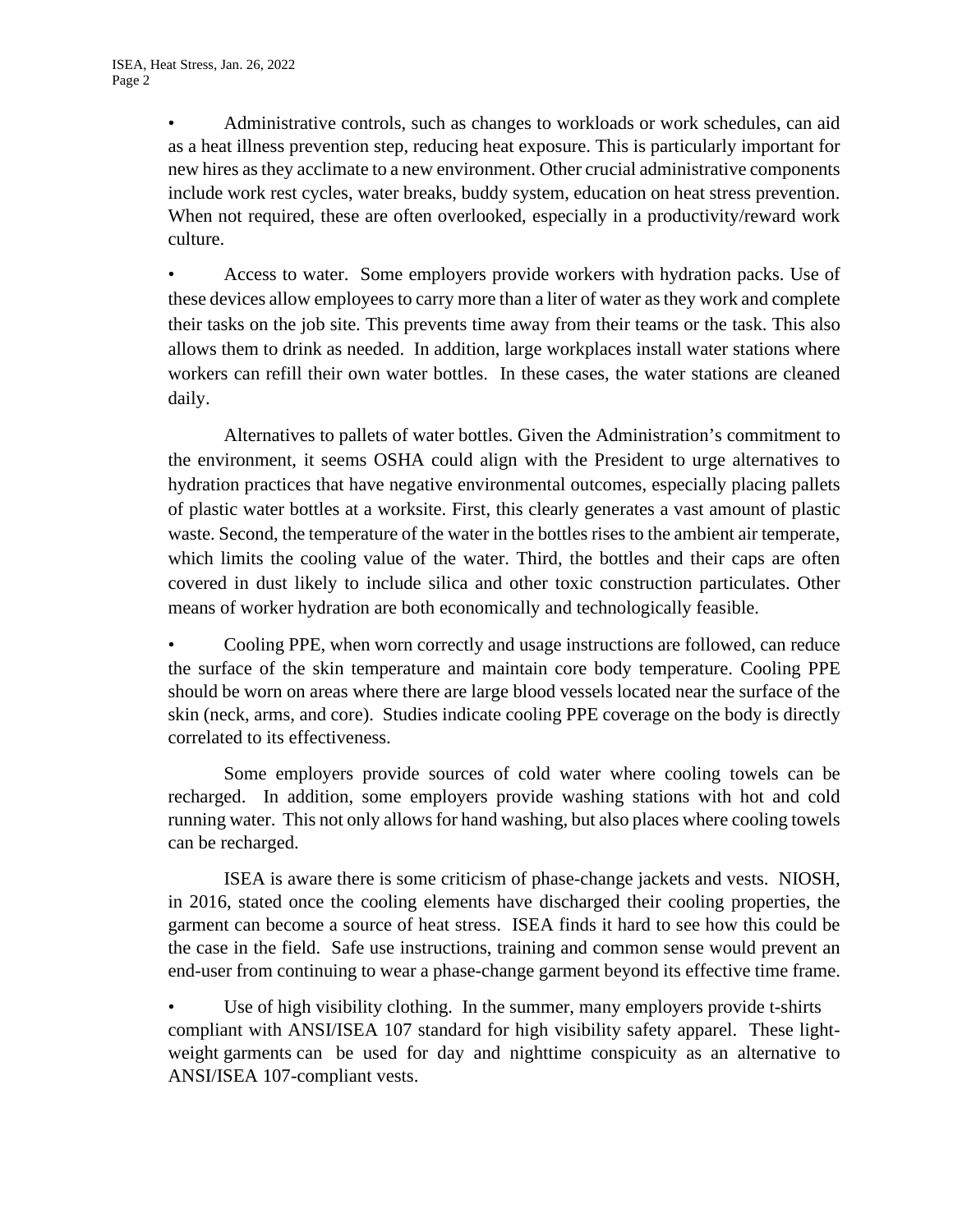Industries whose employees use fully encapsulating garments for protection from hazardous exposures often wear phase-change cooling vests to maintain an even core body temperature.

(27) Are OSHA's existing efforts and authorities adequate or effective in protecting workers from hazardous heat in indoor and outdoor work settings?

OSHA's current efforts have raised national awareness, but more must be done.

ISEA members often encounter employers who commit to following OSHA regulations, but not more. To protect the nation's workforce from heat stress hazards OSHA must propose a heat stress rule and publish it as final.

Heat prevention standards are workable. Following publication of California's Heat Injury Prevention rule, employers and employees worked cooperatively to implement it. "We and the agency have been successful in protecting more than 450,000 employees who work in California agriculture every day during our peak seasons," Bryan Little, Director of Employment Policy for the California Farm Bureau Federation, told the House Education and the Workforce Committee in 2019. In fact, Mr. Little noted the success of California's Heat Injury Prevention (HIP) rule reduced agricultural fatalities to "two heat-related deaths ... between 2014 and 2016, one in 2017, and two deaths last year [2018],<sup>[3](#page-2-0)</sup>" also stating that one death is one too many.

(28) What additional efforts or improvements should be undertaken by OSHA to protect workers from hazardous heat in indoor and outdoor work settings?

A foundation of required water, rest, shade, and basic awareness has proven to be a good first step at mitigating the effects of heat related illness. Additional considerations for PPE, specifically in indoor applications, could provide an improvement in heat stress prevention. Enforcement would drive compliance, even if OSHA uses the General Duty Clause as a heat stress enforcement tool while there is no specific standard.

(29) What are the gaps and limitations of existing applicable OSHA standards, as well as existing campaign, guidance, enforcement, and other efforts for preventing occupational heat-related illness in indoor and outdoor work settings?

While the Water, Rest, Shade campaign is a good first step. It provides details to employers on how to address each component more specifically, aiding in overall effectiveness.

<span id="page-2-0"></span><sup>&</sup>lt;sup>3</sup> House Education and Labor Committee hearing, July 11, 2019, ""From the Fields to the Factories: Preventing Workplace Injury and Death from Excessive Heat" Testimony from Bryan Little. [link](https://edlabor.house.gov/imo/media/doc/LittleTestimony0711191.pdf) (accessed Jan. 11, 2022)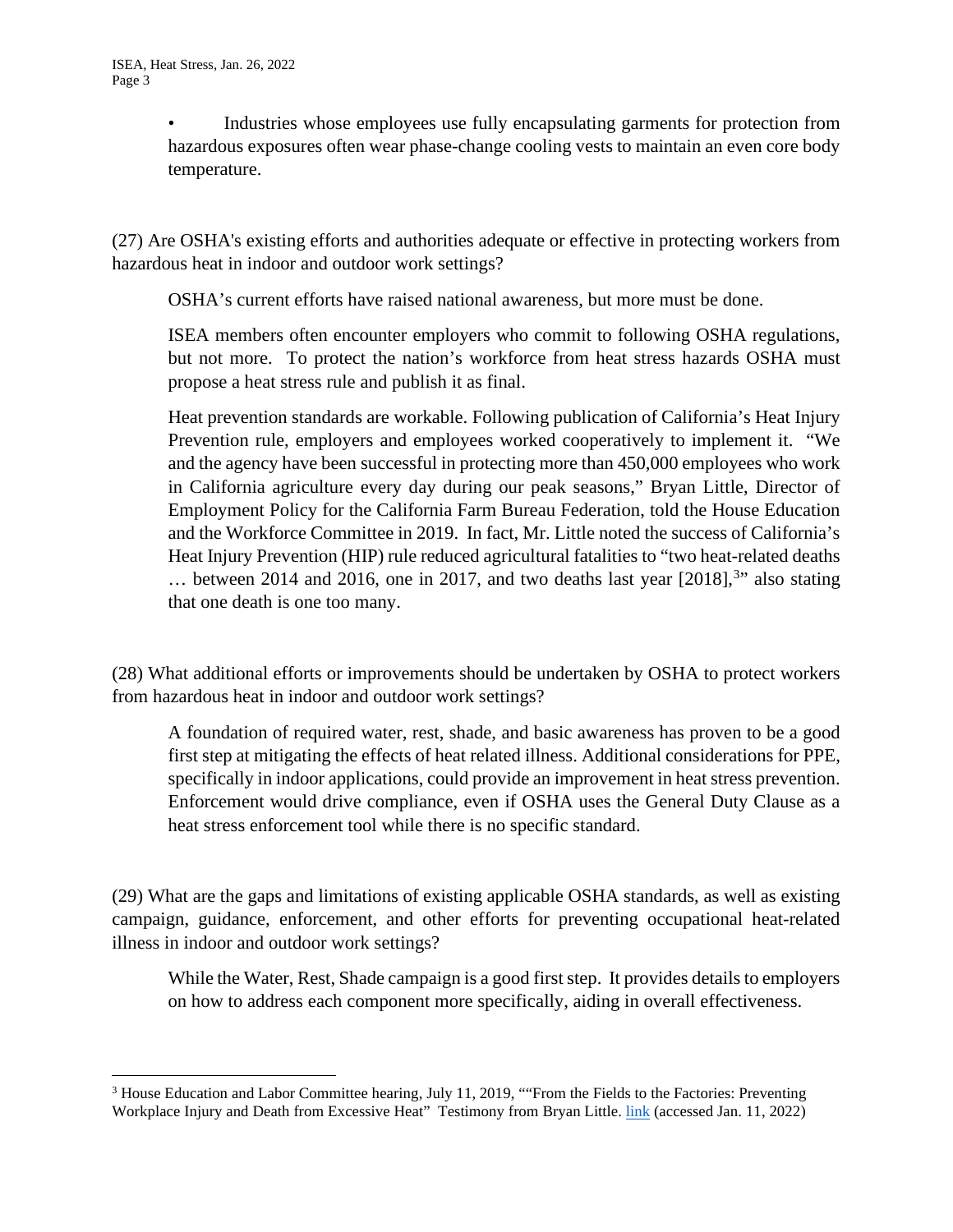- WATER: Location of work being done and proximity to water source. Water should be cold or cooler than ambient air.

- REST: Considerations should be made around the type of working being done, how strenuous it is and in turn, how often breaks should be taken.

- SHADE: There can be limitations in outdoor settings as work must be performed in areas where exposure to direct sunlight is unavoidable. Rest breaks in vehicles are not advised unless there is always adequate space for all employees. Providing a shade structure to block direct sunlight can reduce temperatures by 15ºf degrees.

(34) Would any elements of the state standards not be feasible to include at the Federal level?

California and Washington are the two states with outdoor heat stress standards.

Minnesota is the only state with an indoor hear stress standard. One challenge of the indoor heat stress standard is the requirement of the Wet Bulb Globe Temperature (WBGT) reading, which is a difficult measurement to accurately obtain. It also requires continuous readings in each work zone.

(61) Are certain controls that are more effective or more feasible than others? If so, which ones? Do effectiveness and feasibility of controls differ due to setting (indoor/outdoor, business size, arrangement of work, etc.)?

See answer to question (11)

• Cooling PPE, when worn correctly and when use instructions are followed, can reduce the surface of the skin temperature and aid in maintaining core body temperature. Cooling PPE should be worn on areas where there are large blood vessels located near the surface of the skin (neck, arms, and core). Studies indicate cooling PPE coverage on the body is directly correlated to its effectiveness. An example being a vest that covers the core is more effective at cooling the body than a towel or bandana on the neck. For high heat indoor settings with limited air flow, or if an impermeable suit is worn, evaporative products are not ideal. In these work environments a phase-change product should be worn. While there is weight with a phase change vest and it adds and additional layer, it is can also help reduce or maintain the core body temperature, allowing for a safer work environment and increased productivity.

## Additional comments

ISEA asks that record keeping requirements be updated to include heat stress. Even if nonmandatory, any type of data that OSHA can gather will help to inform the agency's decisions and will supplement data from the Bureau of Labor Statistics.